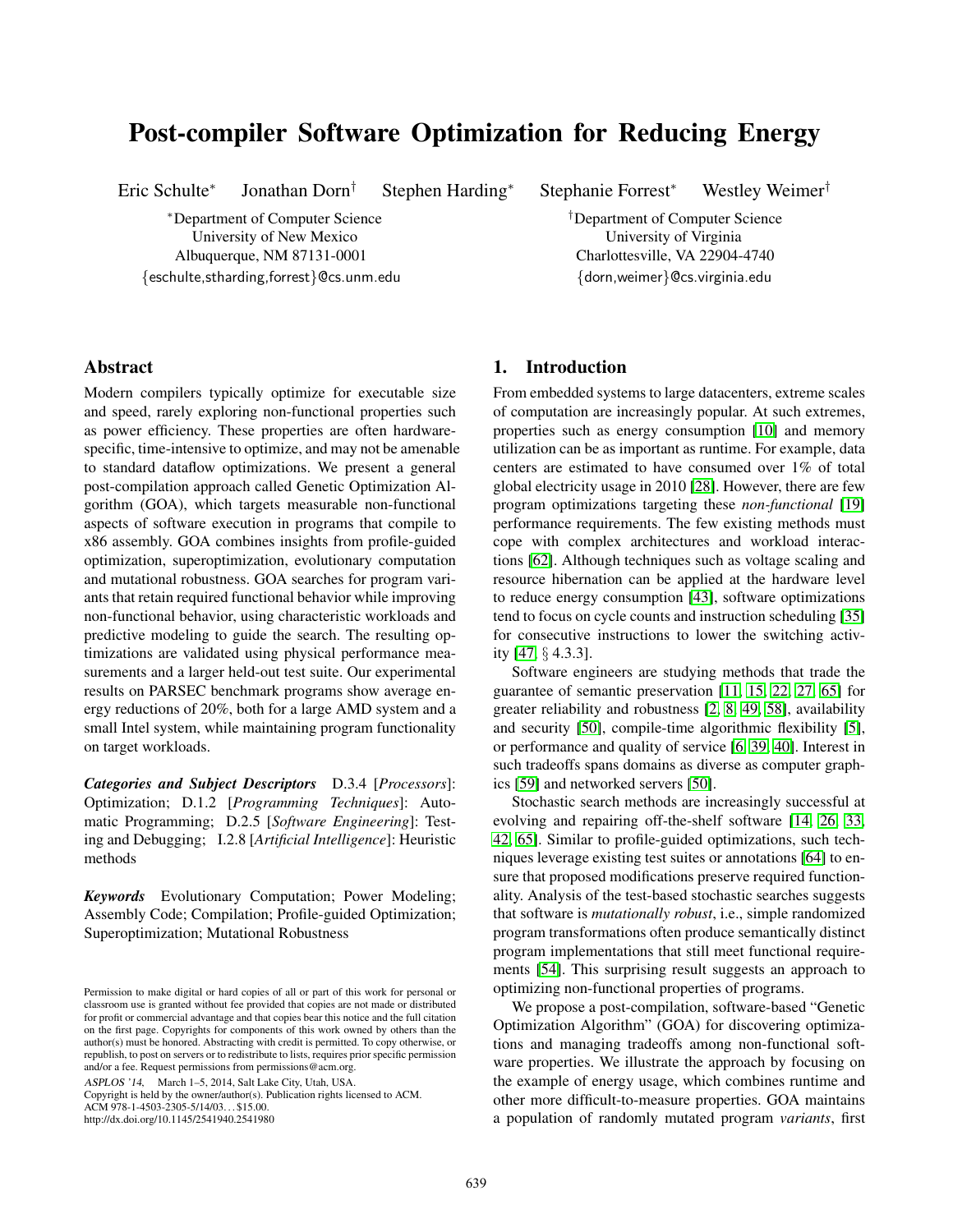selecting those that retain required functionality, and second looking for those that improve a non-functional property (encoded in an objective function). Our approach leverages ideas from evolutionary computation (population-based stochastic search), mutational robustness (random mutations yield independent implementations of the same specification), profile-guided optimization (performance measured on workloads) and relaxed notions of program semantics (customizing software to particular runtime goals and environments provided by a software engineer). Evolutionary algorithms such as GOA are well-suited for exploring difficult search spaces [\[29\]](#page-11-14). As input, GOA requires only the assembly code of the program to be optimized, a regression test suite that captures required functionality, and a measurable optimization target.

We demonstrate GOA on the problem of reducing energy consumption for the PARSEC [\[9\]](#page-11-15) benchmark programs running on both desktop-class Intel and server-class AMD hardware. We define an efficient and accurate architecturespecific linear power model, which is parameterized by hardware counters. This model provides the objective function used by GOA; we validate results found by the model using physical wall-socket measurements. Experimentally, GOA discovers both hardware- and workload-specific optimizations, and reduces energy consumption of the PARSEC benchmarks by 20% on average compared to the best available compiler optimizations.

The main contributions of this paper are as follows:

- GOA, a post-compiler method for optimizing non-functional properties of assembly programs.
- A specialization of GOA that incorporates efficient predictive models to optimize energy consumption in assembly programs.
- An empirical evaluation using PARSEC benchmarks across two microarchitectures. We find that GOA reduces energy consumption by 20% as compared to the best available compiler optimizations, generates optimizations that generalize across different size workloads, and in most cases fully retains program functionality even against held-out test cases.

The next section provides three examples of optimizations found using GOA. We then describe the GOA algorithm more formally (Section [3\)](#page-2-0), report experimental results (Section [4\)](#page-4-0) discuss the relevant background material and related work (Section [5\)](#page-7-0), and discuss the significance of our results and conclude (Sections [6](#page-9-0) and [7\)](#page-10-1).

# <span id="page-1-0"></span>2. Motivating Examples

This section describes three illustrative examples of energy optimizations found by GOA in the PARSEC benchmark suite.

blackscholes implements a partial differential-equation model of a financial market. Because the model runs so

quickly, the benchmark artificially adds an outer loop that executes the model multiple times. These redundant calculations are not detected by standard static compiler analyses. GOA has discovered multiple ways to avoid this redundancy by making slight random variations on the original assembly code. For example, some variations can change the number of floating point operations or cache accesses. Each candidate is validated dynamically on the regression test suite, and if it passes all tests, retaining required functionality, it is then evaluated for energy efficiency using a linear combination of hardware performance counters. Over time, the best variants are subject to further modifications, until a stopping criterion is reached, and the most energy-efficient variant found is validated using physical energy measurements.

The validated blackscholes optimization returned by GOA discovered and removed the redundant calculation on both AMD and Intel hardware. However, the optimization strategy differed between the two architectures. In the Intel case, a "subl" instruction was removed, preventing multiple executions of a loop, while in the AMD case a similar effect was obtained by inserting a literal address which (due to the density of valid x86 instructions in random data [\[7\]](#page-11-16)) is interpreted as valid x86 code to jump out of the loop, skipping redundant calculations.

GOA also finds hardware-specific optimizations in the swaptions benchmark, which prices portfolios. On AMD systems, GOA reduces the total swaptions energy consumption by 42% from the value produced by the leastenergy combination of flags to gcc (Section [4.1\)](#page-4-1). We believe this improvement is mostly due to the reduction of the rate of branch miss-prediction. Although it is not practical for general compilers to reason about branch prediction strategies for every possible hardware target, GOA can find these environment-specific specialized adaptations.

We found that no single edit (or small subset of edits) accounted for this improvement. Rather, many edits distributed throughout the swaptions program collectively reduced mispredictions. Typical edits included insertions and deletions of .quad, .long, .byte, etc., all of which change the absolute position of the executing code. Absolute position affects branch prediction when the value of the instruction pointer is used to index into the appropriate predictor. For example, AMD [\[25,](#page-11-17) § 6.2] advocates inserting REP before returns in certain scenarios.

Finally, GOA finds unintuitive optimizations. In the vips image processing program, it found an optimization that reduced the total energy used by 20.3% on the Intel system. The optimization actually increased cache misses by  $20 \times$ but decreased the number of executed instructions by 30%, in effect trading increased off-chip communication for decreased computation.

In each example, neither the PARSEC-provided compiler flags nor the usual gcc " $-Ox$ " flags produced these optimizations. These examples show that beneficial energy op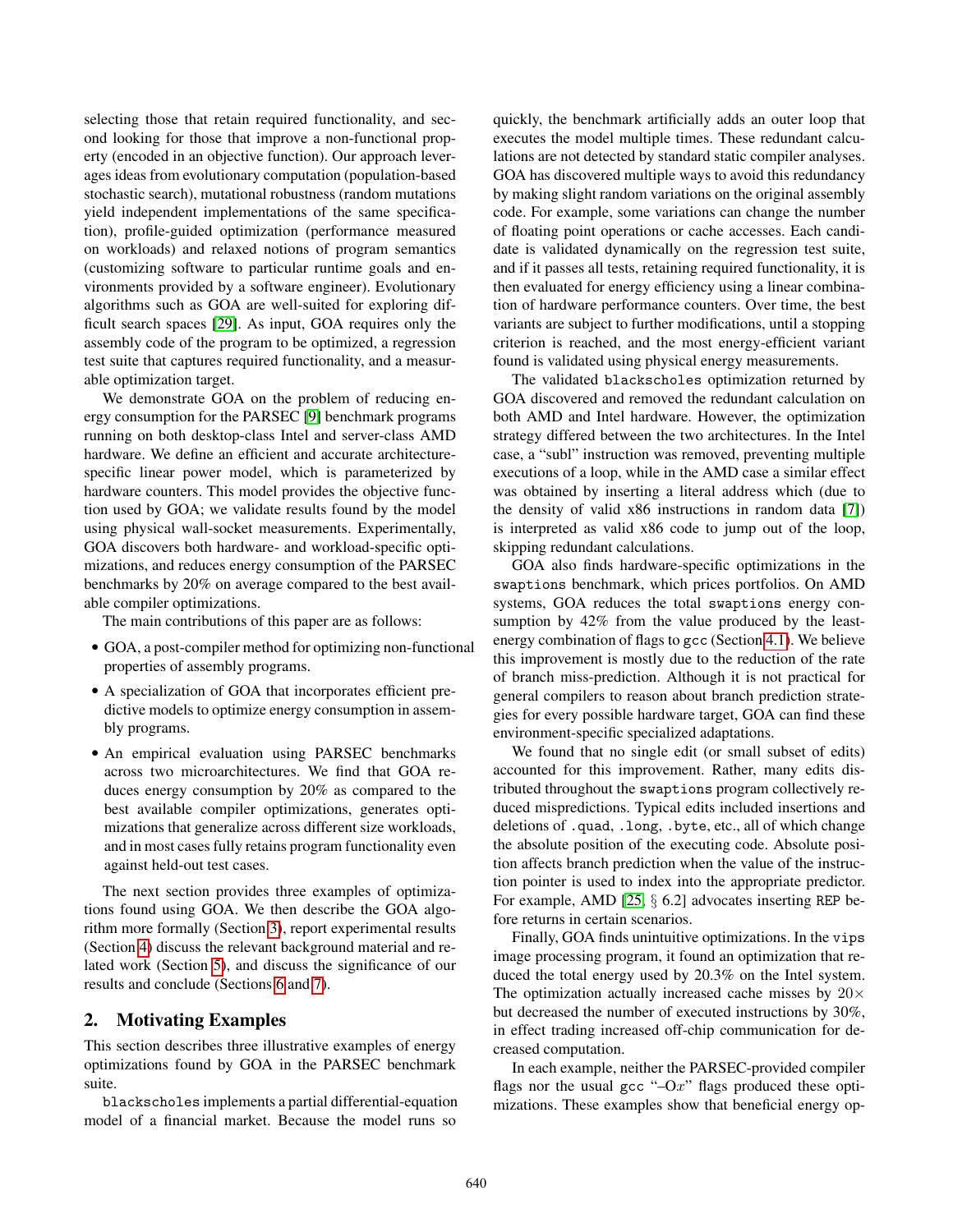timizations exist that are not exploited by common compilers, suggesting the need for a technique to automatically find them.

# <span id="page-2-0"></span>3. Genetic Optimization Algorithm (GOA)

This section describes the Genetic Optimization Algorithm (GOA) for optimizing non-functional behavior of off-theshelf assembly programs. The main components of GOA are depicted in Figure [1.](#page-2-1) GOA takes as input the original program source, a regression test suite capable of exercising program executables, and a scalar-valued objective (or *fitness*) function. The objective function takes as input any program variant that passes the regression test suite and assesses its non-functional behavior.



<span id="page-2-1"></span>Figure 1. Overview of the program optimization process.

During compilation and linking, the intermediate assembly code representation of the program is extracted from the build process (Section [3.1\)](#page-2-2) assigned a fitness as in steps 4, 5, 6 below and used to seed a population of mutated copies of the program (Section [3.3\)](#page-3-0). An evolutionary computation (EC) algorithm (Section [3.2\)](#page-2-3) then searches for optimized versions of the original program. Every iteration of the main search loop: (1) selects a candidate optimization from the population, (2) transforms it (Section [3.3\)](#page-3-0), (3) links the result into an executable, (4) runs the resulting executable against the supplied test suite, (5) collects performance information for programs that pass all tests, (6) combines the profiling information into a scalar fitness score using the fitness function (Section [3.4\)](#page-3-1), and (7) reinserts the optimization and its fitness score into the population. The process continues until either a desired optimization target is reached or a predetermined time budget is exceeded. When the algorithm completes, a post-processing step (8) takes the best individual found in the search and minimizes it with respect to the original program (Section [3.5\)](#page-4-2). Finally, the result is linked into an executable and returned as the result.

The remainder of this section details the particulars of this process.

# <span id="page-2-2"></span>3.1 GOA Inputs

The program to be optimized is presented as a single assembly file, which can either be extracted from the build process, or provided directly, for example, using gcc's "–combine" flag for C. For C++, manual concatenation may be required. In practice this was straightforward for the PARSEC programs used as benchmarks in this work. Any performancecritical library functions must be included in the assembly file, because GOA optimizes only visible assembly code and not the contents of external libraries.

The algorithm also takes as input a test suite or indicative workload that serves as an implicit specification of correct behavior; a program variant that passes the test suite is assumed to retain all required functionality [\[65\]](#page-12-3). There are two well-known costs associated with adequate test suites the cost of creating the test suite, and the cost of running it. Both are costs that GOA shares with profile-guided optimization [\[45\]](#page-12-13), and we view the task of efficient testing as orthogonal to this work. For test suite construction, we note that many techniques for automated test input and test suite generation are available (e.g., [\[16\]](#page-11-18)). Our scenario allows us to use the original program as an oracle, comparing the output of the original to that of the modified variant, which dramatically reduces costs. For the cost of running the test suite, we note that our approach is amenable to test suite reduction and prioritization (e.g., [\[60\]](#page-12-14)).

The final input is the fitness function, detailed in Section [3.4,](#page-3-1) which evaluates behavior on the non-functional properties of interest.

#### <span id="page-2-3"></span>3.2 Genetic Optimization Algorithm

Unlike recent applications of evolutionary computation to software engineering (e.g,. [\[33\]](#page-11-13)), we use a *steady state* EC algorithm [\[36\]](#page-12-15). This means that the population is not completely replaced in discrete steps (generations). Instead, individual program variants (candidate optimizations) are selected from the population for additional transformations, and then reinserted. The steady state method simplifies the algorithm, reduces the maximum memory overhead, and is more readily parallelized.

The pseudocode for GOA is shown in Figure [2.](#page-3-2) The main evolutionary loop can be run in parallel across multiple threads of execution. Threads require synchronized access to the population  $Pop$  and evaluation counter  $EvalCounter$ .

The population is initialized with a number of copies of the original program (line 1). In every iteration of the main loop (lines 3–15) the search space of possible optimizations is explored by transforming the program using random mutation and crossover operations (described in the next subsection). The probability *CrossRate* controls the application of the crossover operator (lines 6–8). If a crossover is to be performed, two high-fitness parents are chosen from the population via *tournament selection* [\[46,](#page-12-16) § 2.3] and combined to form one new optimization (line 8). Otherwise, a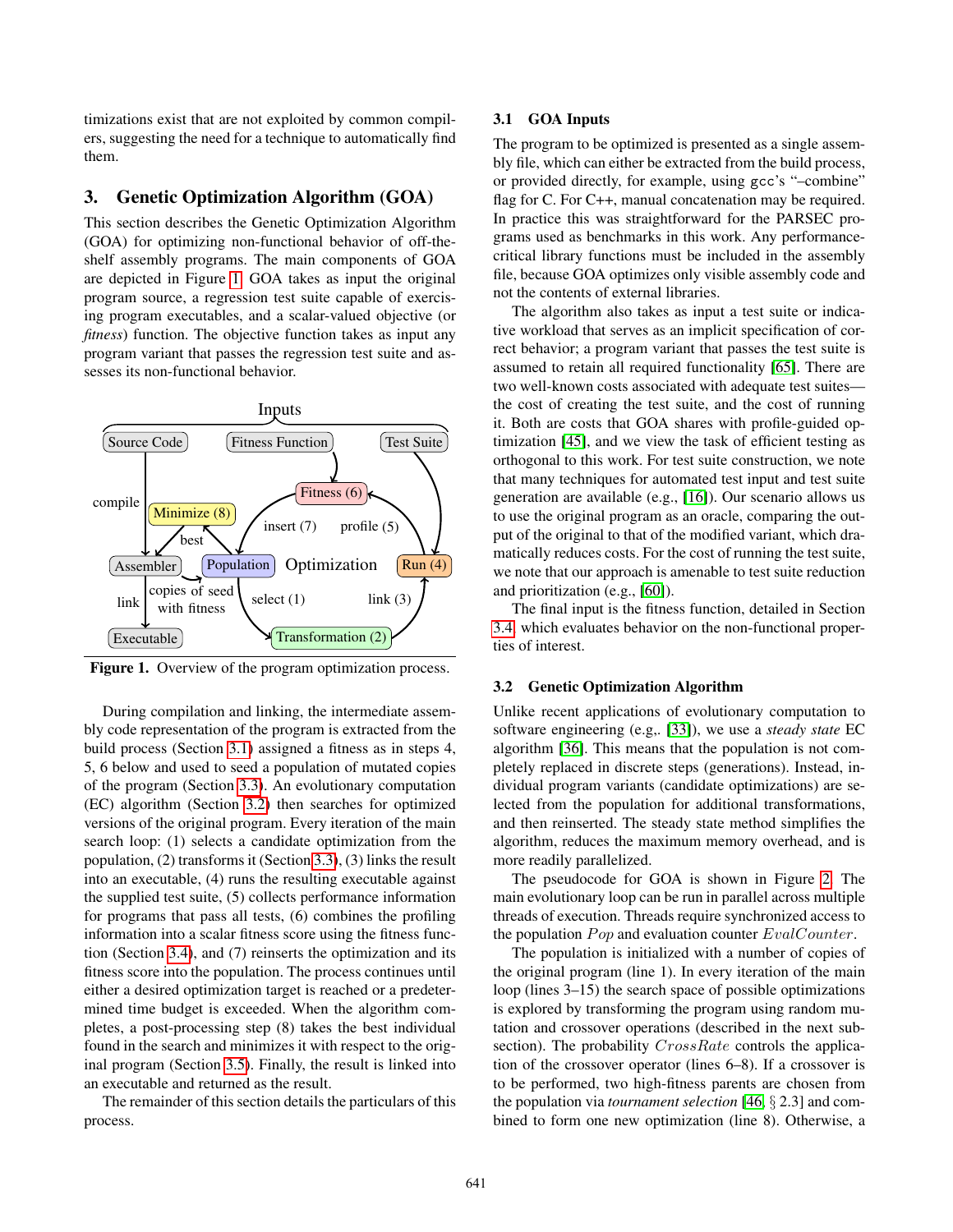Input: Original Program, P: Program **Input:** Workload, Run :  $Program \rightarrow ExecutionMetrics$ **Input:** Fitness Function, Fitness :  $ExecutionMetrics \rightarrow \mathbb{R}$ Parameters: PopSize, CrossRate, TournamentSize, MaxEvals

Output: Program that optimizes Fitness

1: **let**  $Pop \leftarrow PopSize$  copies of  $\langle P, \text{Fitness}(Run(P)) \rangle$ 2: let  $EvalCounter \leftarrow 0$ 3: repeat in every thread 4: **let**  $p \leftarrow$  null 5: if Random()  $\langle CrossRate$  then 6: **let**  $p_1 \leftarrow$  Tournament(*Pop*, TournamentSize, +) 7: **let**  $p_2 \leftarrow \text{Tournament}(Pop, Tourism, 1)$ 8:  $p \leftarrow \text{Crossover}(p_1, p_2)$ 9: else 10:  $p \leftarrow \text{Tournament}(Pop, Tourism, 1)$ 11: end if 12: **let**  $p' \leftarrow \text{Mutate}(p)$ 13: AddTo( $Pop, \langle p', \text{Fitness(Run}(p')) \rangle$ ) 14: EvictFrom(Pop, Tournament(Pop, TournamentSize,-)) 15: until  $EvalCounter \geq MaxEvals$ 16: return Minimize(Best( $Pop$ ))

<span id="page-3-2"></span>Figure 2. High-level pseudocode for the main loop of GOA.

single high-fitness optimization is selected. In either case, the candidate optimization is mutated (line 12), its fitness is calculated (by linking it and running it on the test suite, see Section [3.4\)](#page-3-1), and it is reinserted into the population (line 13). The steady state algorithm then selects a member of the population for eviction using a "negative" tournament to remove a low-fitness candidate and keep the population size constant (line 14). Fitness penalizes variants heavily if they fail any test case and they are quickly purged from the population. Eventually, the fittest candidate optimization is identified, minimized to remove unnecessary or redundant changes (Section [3.5\)](#page-4-2), and is returned as the result.

We report results using a population of size  $MaxPop =$  $2^9$ , a crossover probability of  $CrossRate = \frac{2}{3}$ , a tournament size of  $TournamentSize = 2$  for both selection and eviction, and a total of  $MaxEvals = 2^{18}$  fitness evaluations. In preliminary runs these parameters proved sufficient to find significant optimizations for most programs with runtimes of 16 hours or less (using 12 threads on a server-class AMD machine), meeting our goal of "overnight" optimization.

# <span id="page-3-0"></span>3.3 Program Representation and Operations

Each individual program in the population is represented as a linear array of assembly statements, with one array position allocated for each line in the assembly program [\[52\]](#page-12-17). Programs are transformed by mutation and crossover operators defined over the arrays of instructions. Argumented instructions are treated as atomic in the sense that arguments to individual instructions are never changed directly. This potentially limits the search, but in practice most useful in-

structions are available to be copied from elsewhere in the program. This decision avoids the "problem of argumented instructions" (cf. [\[61\]](#page-12-18)) when modifying assembly code.

The mutation step selects one of the three mutation operations (*Copy*, *Delete* or *Swap*) at random and applies it to locations in the program, selected uniformly at random, with replacement. When crossover is performed, two program locations are selected from within the length of the shorter program to be crossed. Two-point crossover is then applied at these points to generate a single output program variant from the two input program variants, as shown in Figure [3.](#page-3-3)



<span id="page-3-3"></span>Figure 3. Mutation and Crossover operations on programs represented as linear arrays of argumented assembly instructions.

The mutation operations are not language or domain specific, and they never create entirely new code. Instead, they produce new arrangements of the argumented assembly instructions present in the original program. Our operators are reasonable extensions of the standard EC mutation and crossover operations, which are typically defined over bitstrings. Mutation operators explore the search space through small local changes, while crossover can escape local optima, either by combining the best aspects of partial solutions or by taking long jumps in the search space.

# <span id="page-3-1"></span>3.4 Evaluation and Fitness

The goal of GOA is to optimize a given fitness function. In our energy-optimizing implementation, the fitness function uses hardware performance counters [\[18\]](#page-11-19) captured during test suite execution and combines them into a single scalar using a linear energy model (Section [4.3\)](#page-5-0) defined over the values of those counters. Although we demonstrate GOA using this complex fitness function, it could also be applied to simpler fitness functions such as reducing runtime or cache accesses.

Test input data were selected to fulfill two requirements: (1) minimize the runtime of each evaluation, and (2) return sufficiently stable hardware performance counter values to allow reliable fitness assessment. The full test suite, which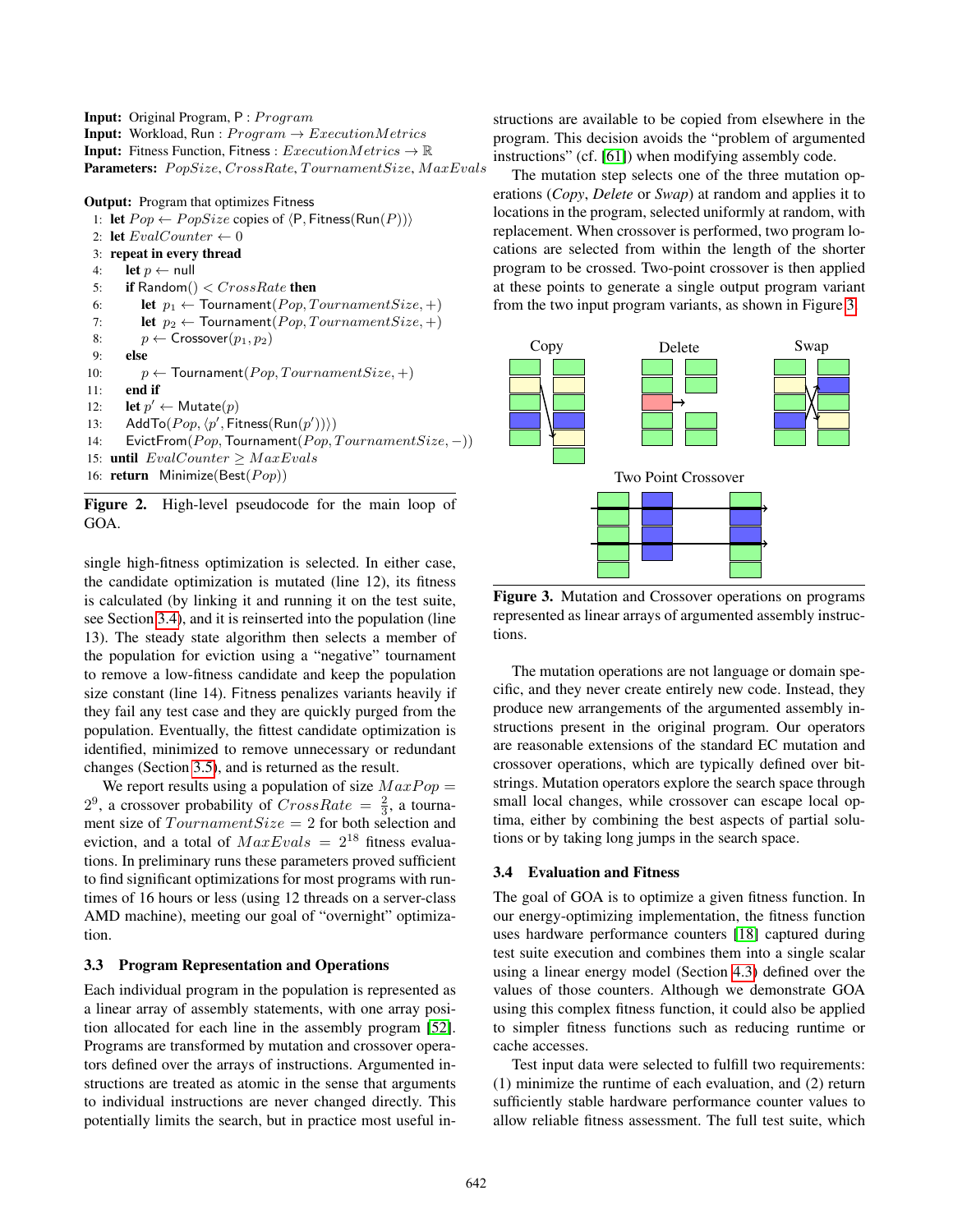validates that candidate optimizations retain required functionality, need not be the same as the abbreviated test data used to measure non-functional fitness.

#### <span id="page-4-2"></span>3.5 Minimization

The randomized nature of EC algorithms sometimes produces irrelevant or redundant transformations. We prefer optimizations that attain the largest fitness improvement with the fewest changes to the original program. To accomplish this, we include a final minimization step to remove changes that do not improve the fitness. Minimization allows us both to focus on mutations that produce a measurable improvement (Section [4.4\)](#page-5-1) and to avoid altering functionality that is not exercised during the fitness evaluation.

Our minimization algorithm is based on Delta Debugging [\[67\]](#page-12-19). Here, Delta Debugging takes a set of deltas (edit operations) between two versions of a program and determines a 1-minimal subset of those deltas that cause the first program to act identically to the second. We reduce the best optimization found by the evolutionary search to a set of single-line insertions and deletions against the original (e.g., as generated with the diff Unix utility). We then use Delta Debugging to minimize that set with respect to the fitness function. If the application of a particular delta has no measurable effect on the fitness function, we do not consider it to be a part of the optimization. Experimentally, we find that eliminating such superfluous deltas reduces problems with untested program functionality. We apply the minimal set of changes identified by Delta Debugging to the original program to produce the final optimized program.

# 3.6 Algorithm Summary

GOA maintains a population of linear arrays of assembly instructions, mutating and combining them with the goal of optimizing a given objective function while retaining all required functionality as indicated by a test suite. In the next section we evaluate the effectiveness of GOA by applying it to the problem of reducing energy consumption.

# <span id="page-4-0"></span>4. Experimental Evaluation

Our experiments address three research questions:

- Does GOA reduce energy consumption? (RQ1)
- Do our results generalize to multiple architectures and held-out workloads? (RQ2)
- Do GOA optimizations retain required functionality? (RQ3)

Recall that GOA requires three inputs: a program to be optimized, a fitness function, and a workload or test suite. We evaluate effectiveness and usability against the PARSEC benchmark suite (Section [4.1\)](#page-4-1). For a fitness function, we develop an efficient energy consumption model, based on hardware counter values (Section [4.3\)](#page-5-0). The test suite was chosen by selecting from the PARSEC suite the smallest inputs that

|              | $C/C++$ | ASM           |                          |
|--------------|---------|---------------|--------------------------|
| Program      |         | Lines of Code | Description              |
| blackscholes | 510     | 7.932         | Finance modeling         |
| bodytrack    | 14,513  | 955,888       | Human video tracking     |
| ferret       | 15,188  | 288,981       | Image search engine      |
| fluidanimate | 11,424  | 44,681        | Fluid dynamics animation |
| freqmine     | 2,710   | 104,722       | Frequent itemset mining  |
| swaptions    | 1.649   | 61,134        | Portfolio pricing        |
| vips         | 142,019 | 132,012       | Image transformation     |
| x264         | 37,454  | 111,718       | MPEG-4 video encoder     |
| total        | 225.467 | 1.707.068     |                          |

<span id="page-4-4"></span>Table 1. Selected PARSEC benchmark applications.

generate a runtime of at least one second on each hardware platform. After running GOA, we evaluate the optimized program using physical wall-plug measurements of energy. All software tools described in this work, including installation and usage instructions, are publicly available at [https:](https://github.com/eschulte/goa/tree/asplos2014) [//github.com/eschulte/goa/tree/asplos2014](https://github.com/eschulte/goa/tree/asplos2014).

#### <span id="page-4-1"></span>4.1 Benchmark Programs and Systems

We use the popular PARSEC [\[9\]](#page-11-15) benchmark suite of programs representing "emerging workloads." We evaluate GOA on all of the PARSEC applications that produce testable output and include more than one input set. Testable output is required to ensure that the optimizations retain required functionality. Multiple input sets are required because we use one (training) input set during the GOA optimization and separate held-out ("testing") inputs to test after GOA completes (Section [4.2\)](#page-4-3). The eight applications satisfying these requirements are shown with sizes and brief descriptions in Table [1.](#page-4-4) Two PARSEC applications were excluded: raytrace which does not produce any testable output, and facesim which does not provide multiple input sets.

We evaluate on an Intel Core i7 and an AMD Opteron. The Intel system has 4 physical cores, Hyper-Threading, and 8 GB of memory, and it is indicative of desktop or personal developer hardware. The AMD system has 48 cores and 128 GB of memory, and is representative of more powerful server-class machines.

We compare the performance of GOA's optimized executables to the original executable compiled using the PAR-SEC tool with its built-in optimization flags or the gcc "–  $Ox$ " flag that has the least energy consumption.<sup>[1](#page-4-5)</sup>

# <span id="page-4-3"></span>4.2 Held-Out Test Suite

We use a large held-out test suite to evaluate the degree to which the optimizations found by GOA customize the program semantics to the training workload. For each benchmark besides blackscholes, we randomly generated 100 sets of command-line arguments (and argument values, as

<span id="page-4-5"></span><sup>1</sup> PARSEC includes a version of x264 with non-portable hand-written assembly. To compare fairly against both Intel and AMD, we report x264 numbers using the portable C implementation.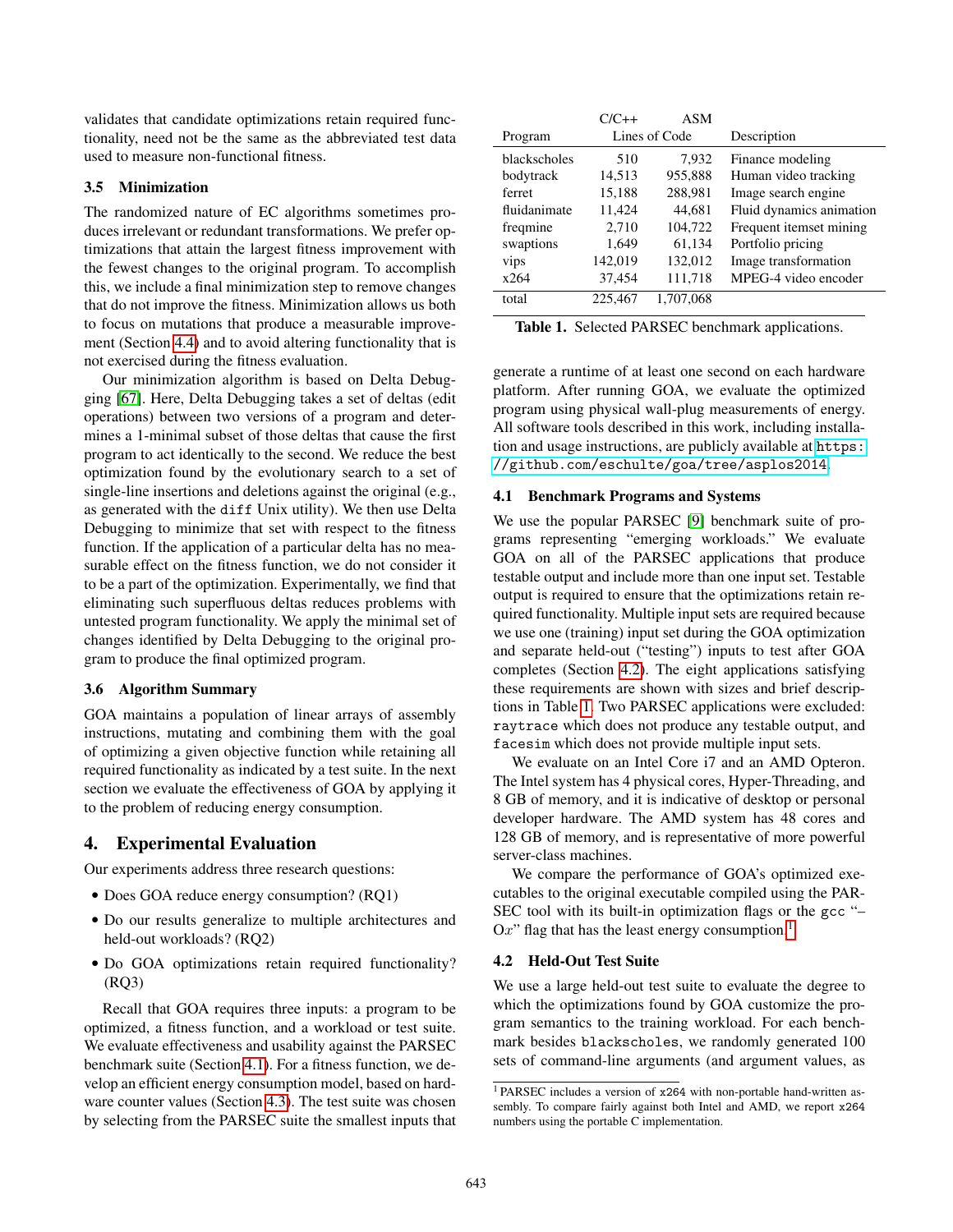appropriate) from the valid flags accepted by the program. blackscholes accepts no flags, but instead requires a fixed sequence of arguments, one of which indicates an input file containing a number of independent records. We generated 100 test input files for blackscholes by randomly sampling between  $2^{14}$  and  $2^{20}$  records from the set of all records in any of the available PARSEC tests.

Each test was run using the original program and its output as an oracle to validate the output of the optimized program. If the original program rejected the input or arguments (e.g., because some flags cannot be used together), we rejected that test and generated a new one. We also rejected tests for which the original program did not generate the same output when run a second time, or for which the original program took more than 30 seconds to run.

The optimized programs were evaluated by running them with the same inputs and test data, comparing the output against the oracle. In most cases, we used a binary comparison between the output files. However, for x264 tests producing video output, we used manual visual comparison to determine output correctness.

#### <span id="page-5-0"></span>4.3 Energy Model

Our fitness function uses a linear energy model based on process-specific hardware counters similar to that developed by Shen *et al.* [\[57\]](#page-12-20). We simplify their model in two ways:

- We do not build workload-specific power models. Instead, we develop one power model per machine trained to fit multiple workloads and use this single model for every benchmark on that machine.
- We do not consider shared resources.

Incorporating these simplifications gives the following model:

$$
power = C_{const} + C_{ins} \frac{ins}{cycle} + C_{flops} \frac{flops}{cycle}
$$

$$
+ C_{tca} \frac{tca}{cycle} + C_{mem} \frac{mem}{cycle}
$$
 (1)

$$
energy = seconds \times power \tag{2}
$$

Total energy (Equation [2\)](#page-5-2) is given by the predicted power (Equation [1\)](#page-5-3) multiplied by the runtime. The values for the constant coefficients are given in Table [2.](#page-5-4) They were obtained empirically for each target architecture, using data collected for each PARSEC benchmark, the SPEC CPU benchmark suite, and the sleep UNIX utility. For each program, we collected the performance counters as well as the average Watts consumed, measured by a Watts up? PRO meter. We combined these data in a linear regression to determine the coefficients shown in Table [2.](#page-5-4)

The disparity between the AMD and Intel coefficients is likely explained by significant differences in the size and class of the two machines. For example, the  $13\times$  increase in idle power of the AMD machine as compared to the Intel

|                             |                     | Intel       | <b>AMD</b>   |
|-----------------------------|---------------------|-------------|--------------|
| Coefficient                 | Description         | $(4$ -core) | $(48$ -core) |
| $C_{\text{const}}$          | constant power draw | 31.530      | 394.74       |
| $C_{ins}$                   | instructions        | 20.490      | $-83.68$     |
| $C_{\text{flops}}$          | floating point ops. | 9.838       | 60.23        |
| $C_{\text{tea}}$            | cache accesses      | $-4.102$    | $-16.38$     |
| $\mathrm{C}_{\mathrm{mem}}$ | cache misses        | 2962.678    | $-4209.09$   |

<span id="page-5-4"></span>Table 2. Power model coefficients.

machine is reasonable given the presence of 12 times as many cores, and 15 times as much memory.

Even without our simplifications, the predictive power of linear models is rarely perfect. McCullough *et al.* note that on a simple multi-core system, CPU-prediction error is often 10–14% with 150% worst case error prediction [\[38\]](#page-12-21). We checked for the presence of overfitting using 10-fold cross-validation and found a 4–6% difference in the average absolute error, which is adequate for our application. Since we ultimately evaluate energy reduction using physical wallsocket measurements, our energy model is required only to be accurate and efficient enough to guide the evolutionary search.

We find that our models have an average of 7% absolute error relative to the wall-socket measurements. Collecting the counter values and computing the total power increases the test suite runtime by a negligible amount. Thus, our power model is both sufficiently efficient and accurate to serve as our fitness function.

The Intel Performance Counter Monitor (PCM) counter can also be used to estimate energy consumption. We did not use this counter because the model used to estimate energy is not public, and because it estimates energy consumption for an entire socket and does not provide per-process energy consumption. Relying on the PCM would reduce the parallelism available to our GOA implementation.

#### <span id="page-5-3"></span><span id="page-5-1"></span>4.4 RQ1 — Reduce Energy Consumption

<span id="page-5-2"></span>Table [3](#page-6-0) reports our experimental results. The "Energy Reduction" columns report energy reduction while executing the tests by the GOA-optimized program, as measured physically and compared to the original. For example, if the original program requires 100 units and the optimized version requires 20, that corresponds to an 80% reduction.

GOA found optimizations that reduced energy consumption in many cases, with the overall reduction on the supplied workloads averaging 20%. Although in some cases such as in bodytrack on AMD or bodytrack, ferret, fluidanimate, freqmine and x264 on Intel—GOA failed to find optimizations that reduced energy consumption, it found optimizations that reduce energy consumption by an order of magnitude for blackscholes and over one-third for swaptions on both systems. We find that CPU-bound programs are more amenable to improvement than those that perform large amounts of disk IO. This result suggests that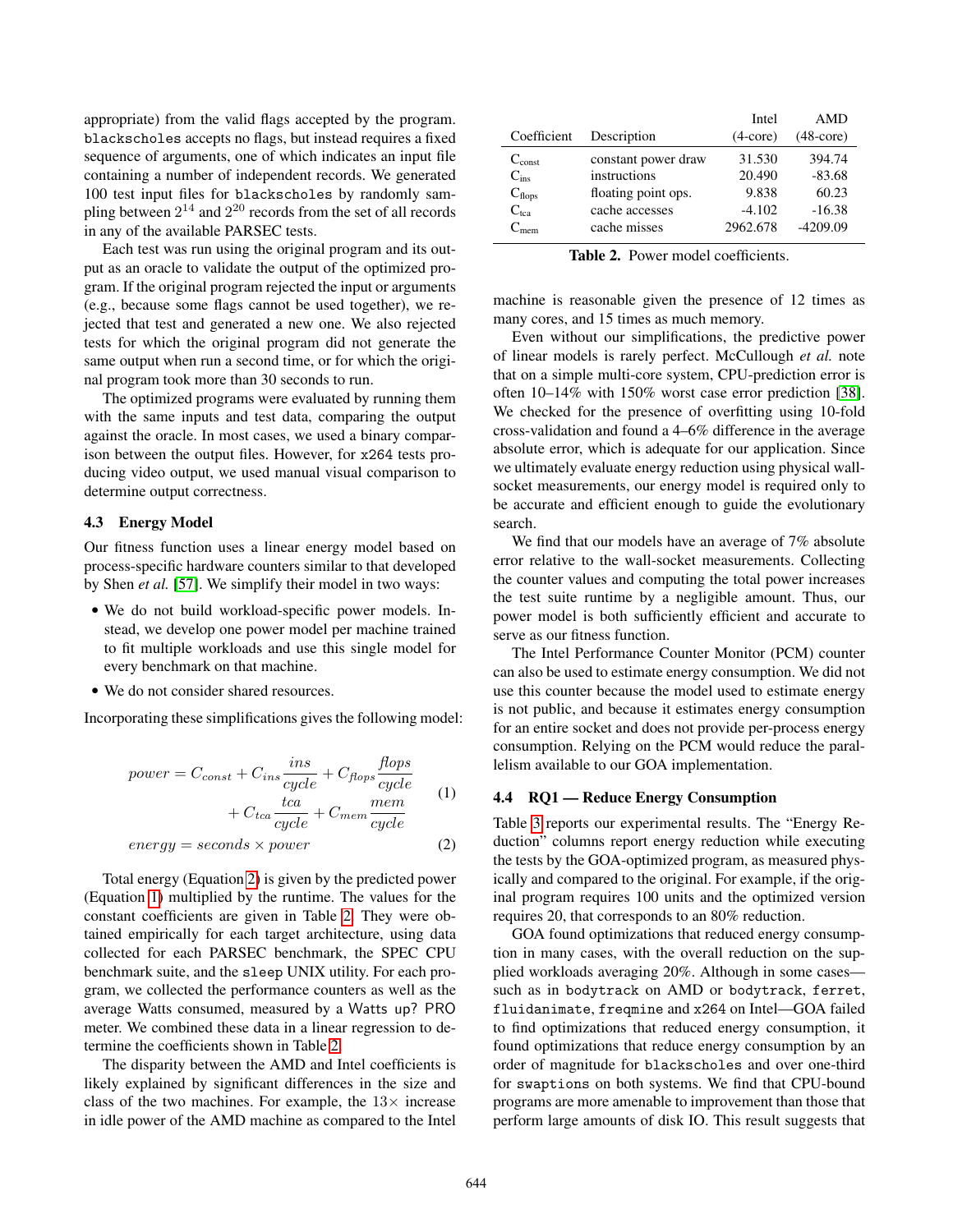|              | <b>Program Changes</b> |                |                    | <b>Energy Reduction</b> |          |       | <b>Runtime Reduction</b> |          | Functionality |          |          |         |
|--------------|------------------------|----------------|--------------------|-------------------------|----------|-------|--------------------------|----------|---------------|----------|----------|---------|
|              | Code Edits             |                | <b>Binary Size</b> |                         | Training |       | Held-Out                 |          | Held-Out      |          | Held-Out |         |
| Program      | AMD                    | Intel          | <b>AMD</b>         | Intel                   | AMD      | Intel | AMD                      | Intel    | AMD           | Intel    | AMD      | Intel   |
| blackscholes | 120                    | 3              | $-8.2\%$           | $0\%$                   | 92.1%    | 85.5% | .7%<br>91.               | 83.3%    | 91.7%         | 81.3%    | 100%     | 100%    |
| bodytrack    | 19656                  | 3              | $-38.7\%$          | $0\%$                   | $0\%$    | $0\%$ | $0.6\%$                  | $0\%$    | $0.3\%$       | $0.2\%$  | 92%      | $100\%$ |
| ferret       | 11                     |                | 84.8%              | $0\%$                   | $1.6\%$  | $0\%$ | 5.9%                     | $0\%$    | $-7.9\%$      | $-0.1\%$ | 100%     | 100%    |
| fluidanimate | 27                     | 51             | $-3.3\%$           | 11.4%                   | $10.2\%$ | $0\%$ |                          |          |               |          | 6%       | 31%     |
| freqmine     | 14                     | 54             | 18.7%              | 34.9%                   | $3.2\%$  | $0\%$ | $3.3\%$                  | $-1.6\%$ | $3.2\%$       | $0.1\%$  | 100%     | 100%    |
| swaptions    | 141                    | 6              | 27.0%              | 18.5%                   | 42.5%    | 34.4% | 41.6%                    | 36.9%    | 42.0%         | 36.6%    | 100%     | $100\%$ |
| vips         | 57                     | 66             | $-52.8%$           | $0\%$                   | 21.7%    | 20.3% | 21.3%                    |          | 29.8%         |          | 100%     | $100\%$ |
| x264         | 34                     | $\mathfrak{D}$ | $0\%$              | $0\%$                   | 8.3%     | $0\%$ | $9.2\%$                  | $0\%$    | 9.8%          | $0\%$    | 27%      | 100%    |
| average      | 2507.5                 | 23.3           | $3.4\%$            | 8.1%                    | 22.5%    | 17.5% | 24.8%                    | 19.8%    | 24.1%         | $19.7\%$ | 78.1%    | 91.4%   |

<span id="page-6-0"></span>Table 3. GOA energy-optimization results on PARSEC applications. The "Code Edits" column shows the number of unified diffs between the original and optimized versions of the assembly program. "Binary Size" indicates the change in size of the compiled executable. The "Energy Reduction" columns report the physically measured energy reduction compared to the original required to run the tests in the fitness function ("Training Workload") or to run all other PARSEC workloads for that benchmark ("Held-Out Workloads"). The "Runtime Reduction" columns report the decrease in runtime compared to the original. In some cases, the measured energy reduction is statistically indistinguishable from zero ( $p > 0.05$ ). Note that for some benchmarks (e.g., bodytrack), although there is no measured improvement, the minimization algorithm maintains modeled improvement, resulting in a new binary. We do not report energy reduction on workloads for which the optimized variant did not pass the associated tests (indicated by dashes). The "Functionality" columns report accuracy on the held-out test suite.

GOA is likely better at generating efficient sequences of executing assembly instructions than at improving patterns of memory access. Overall, when considering only those programs with non-zero improvement, average energy reduction was 39%. The increased improvement on held-out workloads compared to training workloads was expected given the increased comparative size and runtime of most held-out workloads.

In most benchmark programs energy reduction is very similar to runtime reduction (see Columns "Energy Reduction" and "Runtime Reduction", Table [3\)](#page-6-0). This is not surprising given the important role of time in our energy model. However, in some cases (e.g., ferret) energy was reduced despite an increase in runtime.

Although some optimizations are easily analyzed through inspection of assembly patches (e.g., the deletion of "call im region black" from vips skipping unnecessary zeroing of a region of data), many optimizations produce unintuitive assembly changes that are most easily analyzed using profiling tools. Such inspection reveals optimizations (Section [2\)](#page-1-0) that run the gamut from removing explicit semantic inefficiencies in blackscholes to re-organizing assembly instructions in swaptions and vips in such a way as to decrease the rate of branch mispredictions. The AMD versions of fluidanimate and x264 seem to improve performance by reducing idle cycles spent waiting for off-chip resources.

# 4.5 RQ2 — Generality

We evaluate the generality of our results on the two architectures and using the held-out test cases described earlier.

The "AMD" and "Intel" columns in Table [3](#page-6-0) show results for the two architectures (described in Section [4.1\)](#page-4-1). On both architectures, optimizations fix branch mispredictions in swaptions and vips; rely on relaxed notions of program semantics, such as by eliminating unnecessary loops in blackscholes; or remove redundant zeroing behavior in vips.

The GOA technique appears to find more optimizations on AMD than Intel. We hypothesize that the higher overall energy usage of the larger server-class AMD system affords more opportunity for improvement. It is also notable that the two programs with better results on AMD than Intel (fluidanimate and x264) are also the only two programs for which we find significant failures on held-out test data. This suggests that workload-specific improvements or customizations are more easily accomplished (or more readily rewarded) on the AMD than the Intel system. Despite these differences, GOA substantially reduces energy consumption on both AMD-based server-class and Intel-based workstation-class systems.

We also evaluate generality in terms of held-out workloads. GOA only has access to the supplied workload (Section [3.2\)](#page-2-3). The PARSEC benchmark includes multiple workloads of varying size for each of our benchmark applications. The "Energy Reduction on Held-Out Workloads" columns in Table [3](#page-6-0) show how optimizations learned on the smaller workloads apply to the larger held-out workloads.

Overall, we find that performance gains on the training workload generalize well to workloads of other sizes. The energy reduction of 20% on the training workloads is similar to the 22% observed for held-out workloads. However,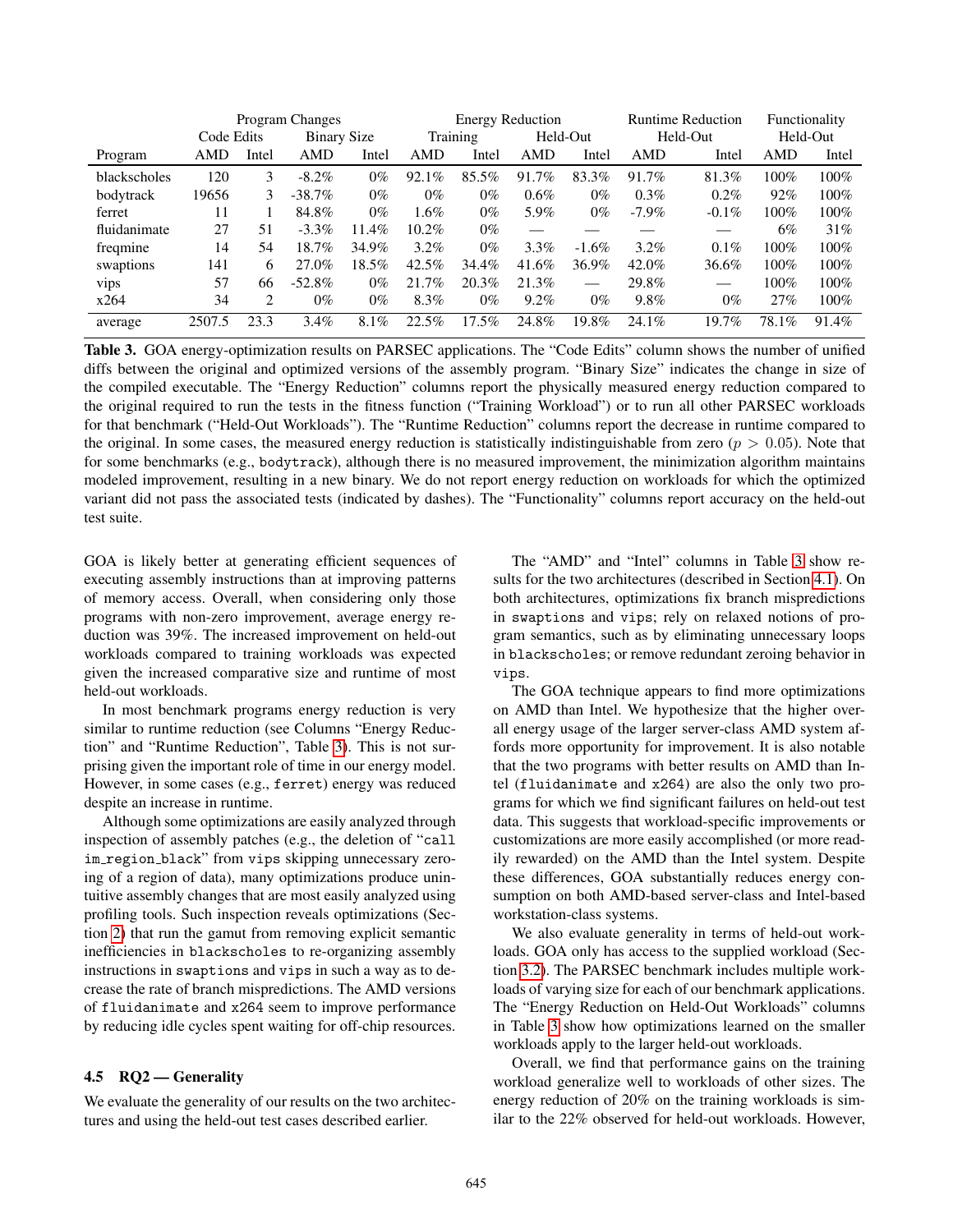when the optimizations customized to the training workload change the semantics on the held-out workload and produce different answers, the energy consumption varies dramatically. On Intel, fluidanimate and vips consume significantly more energy, while on AMD fluidanimate consumes significantly less. We attribute this improvement on held-out workloads to their increased size, which leads to a larger fraction of runtime spent in the inner loops where most optimizations are located. This generalization is important for the practical application of GOA. The training workload must execute quickly, because it is run as part of the inner loop of the GOA algorithm.

Although high-quality training data remains an essential input to our approach, the energy reductions found by GOA in this experiment generalized beyond the particular training data, and no special care was required in selecting training workloads. The defaults supplied as part of the PARSEC benchmark proved sufficient.

#### <span id="page-7-1"></span>4.6 RQ3 — Functionality and Relaxed Semantics

A strength of our approach is its ability to tailor optimizations to the workload and architecture available [\[17,](#page-11-20) [45\]](#page-12-13). In many situations (e.g., if the deployment scenario is controlled, as in a datacenter, or if the available test suite is extensive) this is advantageous, and "relaxed semantics" may be an acceptable tradeoff for improvements to important non-functional properties. However, in some situations it may be more important to replicate original program behavior even in untested scenarios. We constructed a set of heldout test cases (see [4.2\)](#page-4-3) and evaluated untested behavior by measuring the accuracy of the optimizations on these tests (the final columns in Table [3\)](#page-6-0).

Recall that the optimizations are required to pass all available held-in test cases. The "Functionality on" columns show that GOA generally finds optimizations that behave just as the original, even on held-out tests not seen during the optimization process. The exceptions are x264 (in which the AMD optimization works across every held-out input, but does not appear to work at all with some option flags) and fluidanimate (where the optimizations appeared to be brittle to many changes to the input, including workloads of different sizes). Notably, the minimization step (Section [3.5\)](#page-4-2) ensures that changes to parts of the program not exercised by the training set are likely to be dropped (because removing those changes does not influence the energy consumption on the training set). Anecdotally we note that the unminimized optimizations typically showed worse performance on held-out tests than did the minimized optimizations. Although not a proof, this gives confidence that the technique produces optimizations that retain, or only slightly relax, the original program semantics.

Developers concerned with retaining the exact behavior of the original program have several available off-the-shelf random testing techniques (e.g., [\[16,](#page-11-18) [20,](#page-11-21) [32,](#page-11-22) [56\]](#page-12-22)) that could be used by interpreting the original program's behavior as

the oracle. This would restrict the search to considering only optimizations that are even more similar to the original. It would also increase the time cost for running GOA, but does not limit its applicability. As mentioned earlier, there is increasing willingness to trade guarantees of exact semantic preservation for other desired system properties [\[1,](#page-10-2) [2,](#page-10-0) [5,](#page-11-9) [6,](#page-11-10) [8,](#page-11-8) [39,](#page-12-7) [40,](#page-12-8) [50,](#page-12-6) [58,](#page-12-5) [59\]](#page-12-9). Taken together, the growing popularity of acceptability-oriented computing [\[48–](#page-12-23)[50\]](#page-12-6) and the difficulty of manually optimizing for energy [\[17,](#page-11-20) [35,](#page-11-3) [47\]](#page-12-2), suggest that automatically reducing energy and manually focusing on semantics is a profitable tradeoff compared to the traditional converse.

#### 4.7 Threats to Validity

Although the experimental results suggest that GOA can optimize energy, the results may not generalize to other nonfunctional properties or to other programs. One threat to generality is that energy consumption and our modeling are machine- or architecture-specific, and our optimizations are only individually valid for a particular target architecture. We attempt to mitigate this threat by considering two distinct architectures. We note that this is a general issue for performance optimization [\[41\]](#page-12-24) and not specific to our approach. A second threat is that energy consumption can differ dramatically by workload—optimizations developed for training test cases may not be as effective when deployed. We mitigate this threat by physically measuring energy reduction on held-out workloads. A third threat is that our approach requires high-quality test cases (or specifications, etc.). If the test suite does not ensure that the implementation adheres to its specification, the resulting optimizations may over-customize the program to the environment and specific workload.

The performance of this post-compiler optimization technique may depend on the compiler used to generate the assembly code. Our evaluation considered only GCC, and it is possible that our results will not generalize to assembler produced by other compilers (e.g., the improvements in branch prediction might not be achieved in code generated by a compiler with better branch prediction capability).

Finally, by embracing relaxed program semantics we acknowledge that our optimizations may change the behavior of the program. Section [4.6](#page-7-1) on held-out test suites provides one way to assess this threat in cases where relaxed semantics are undesirable. Earlier studies of a similar approach used for program repair suggest that our minimization step mitigates this threat significantly [\[34,](#page-11-23) [55\]](#page-12-25).

# <span id="page-7-0"></span>5. Background and Related Work

Our approach combines (1) fundamental software engineering tools such as compilers and profilers, (2) mutation operations and algorithms from evolutionary computation, (3) relaxed notions of program semantics to customize software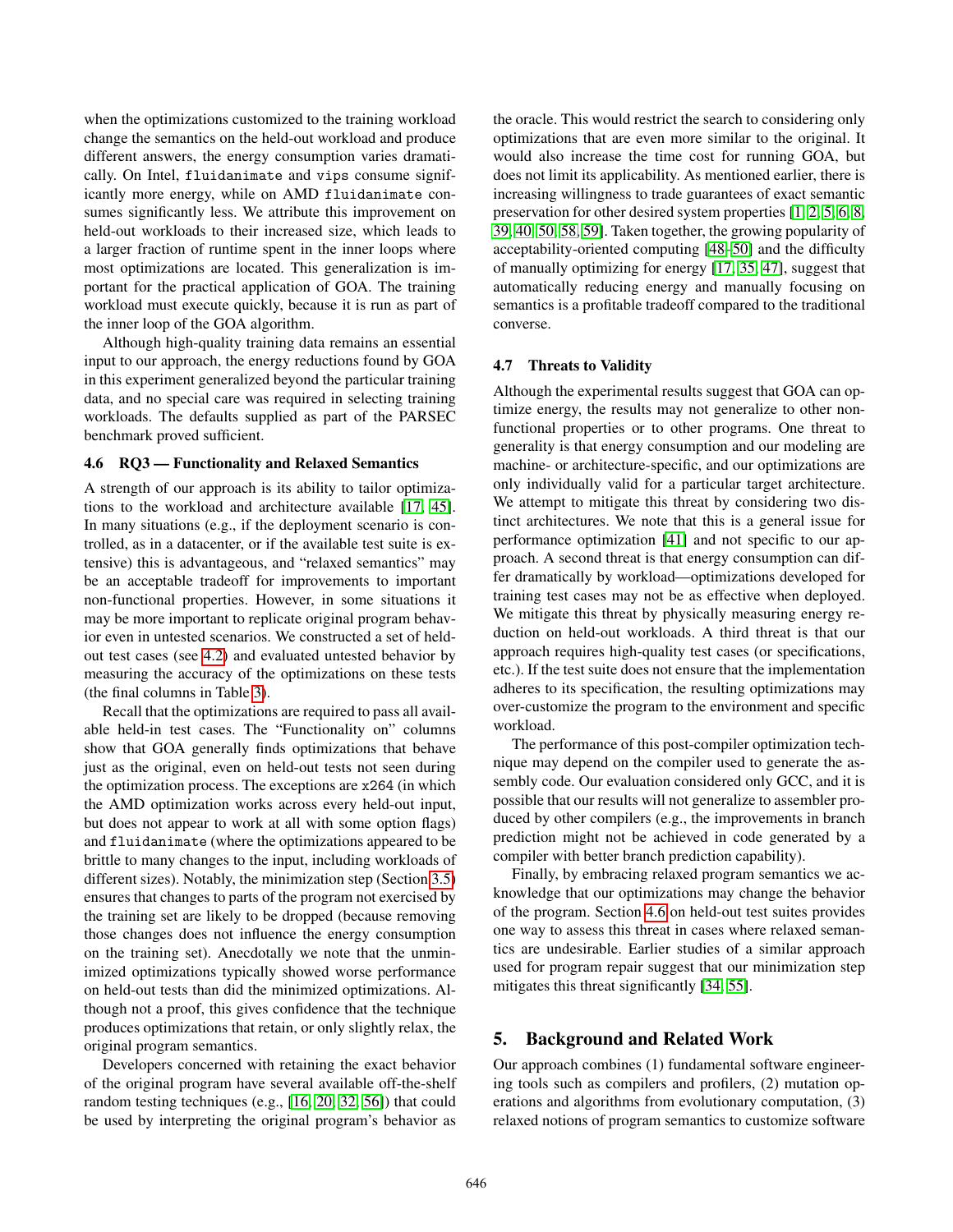to a specified environment, and (4) software mutational robustness and neutral spaces.

#### 5.1 Compilers and Profilers

*Compilers.* Optimizing compilers are well-established in both research and industrial practice [\[3\]](#page-10-3). Our work provides *post*-compilation optimizations that refine compilergenerated assembly code.

Traditional compiler optimizations consider only transformations that are provably semantics-preserving (e.g., dataflow analysis). In practice, the C language includes undefined behavior which may lead to compiler- and architecturedependent runtime behavior, often with surprising effects, such as compilers eliding null checks in programs that rely on undefined behavior [\[63,](#page-12-26) §3.3.4].

The difficulty of proving transformations to be semanticspreserving, combined with large differences in energy consumption across machines, means that semantics-preserving compiler optimizations to reduce energy consumption remain unlikely in the near future. For example, a feature request that the popular llvm compiler add an "–Oe" flag to optimize for energy was rejected with the counter-suggestion to use the established optimizations for speed instead.[2](#page-8-0)

*Profiling.* Profiling techniques are an established method for guiding both automated and manual optimizations [\[21\]](#page-11-24). We use hardware counters, allowing for fine-grained measurements of hardware events without requiring virtualization or instrumentation overheads. This allows test programs to operate at native speeds, which is critical in a search that explores hundreds of thousands of program variants. Our prototype implementation uses the Linux Perf [\[18\]](#page-11-19) framework to collect hardware counters on a per-process basis.

*Profile Guided Optimization.* Profile guided optimization (PGO) techniques combine test runs with instrumented programs (or, more recently, with hardware counters) to profile program runtime behavior. These profiles then guide the application of standard compiler optimizations to improve runtime performance, especially to reposition code to reduce instruction loads [\[45\]](#page-12-13).

PGO can be used to tailor optimizations to a particular workload and architecture. However, the actual transformations provide the same guarantees and limitations of traditional compiler passes. That is, PGO typically narrows its search space by focusing on particular parts of the program (e.g., hot paths). By contrast, our work broadens the scope of possible optimizations through randomized operators and relaxed semantics.

*Auto-tuning.* Auto-tuning extends PGO, providing additional performance enhancements and the ability to aggressively customize an application to specific hardware. It often requires that applications be written in a distinct modular style. For example, the exceptional performance gains found by the popular FFTW [\[17\]](#page-11-20) required that the fast Fourier transform (FFT) source code be written in "codelets" (small optimized sub-steps) which were then combined into hardware dependent "plans."

Auto-tuning addresses the same problem as this work, namely that "computer architectures have become so complex that manually optimizing software is difficult to the point of impracticality." [\[17,](#page-11-20) § 5] Unlike auto-tuning, however, our method does not require that software be written in any special manner.

*Superoptimization.* Massalin's classic work introducing superoptimization [\[37\]](#page-12-27) exhaustively tested all possible combinations of instructions in Motorola's 68020 assembly language to find the fastest possible implementation of simple programs up to 14 instructions in length. The more recent MCMC project [\[51\]](#page-12-28) leverages increased computing power and heuristic search to find optimizations on the same scale of ˜10 instructions in the much larger x86 instruction set.

Despite its impressive results, the MCMC technique is not directly comparable to this work. They focus on very short sequences of assembly instructions while we operate on entire programs (hundreds of thousands of lines of assembly on average). Because of the extremely small size and simple functionality of their benchmark code, they initialize their heuristic search using a *random* sequence of x86 assembly instructions (using all instructions, including vector operations), and work back from these random sequences to functional code. Such an approach is not feasible for larger programs such as the PARSEC benchmarks.

Both approaches to superoptimization use simple tests of random sequences of assembly instructions to find faster assembly sequences than those accessible through traditional compiler optimizations. Although GOA addresses an entirely different scale in terms of functional and size complexity of the programs analyzed, we exploit the same insights that optimal instruction sequences are often not directly accessible through semantics-preserving operations and that tests can restrict attention to desired modifications. Ultimately, we see superoptimization as complementary, possibly being used in conjunction with our technique (e.g., as an alternating phase targeting the hottest profiled paths).

#### 5.2 Evolutionary Computation

*Program Repair.* Evolutionary computation is one of several techniques for automatically repairing program defects by searching for patches (sequences of edits) [\[14,](#page-11-11) [26,](#page-11-12) [33,](#page-11-13) [42,](#page-12-10) [65\]](#page-12-3), including at the assembly level [\[52,](#page-12-17) [53\]](#page-12-29). GOA differs from this earlier work by addressing a different problem with a continuous complex objective function (reducing power consumption), rather than a discrete single-dimensional objective (passing all test cases).

*Evolutionary Improvement.* Previous work on the evolutionary improvement of software was limited to modifying abstract syntax trees of simple ˜10-line C functions [\[66\]](#page-12-30).

<span id="page-8-0"></span><sup>2</sup> [http://llvm.org/bugs/show\\_bug.cgi?id=6210](http://llvm.org/bugs/show_bug.cgi?id=6210)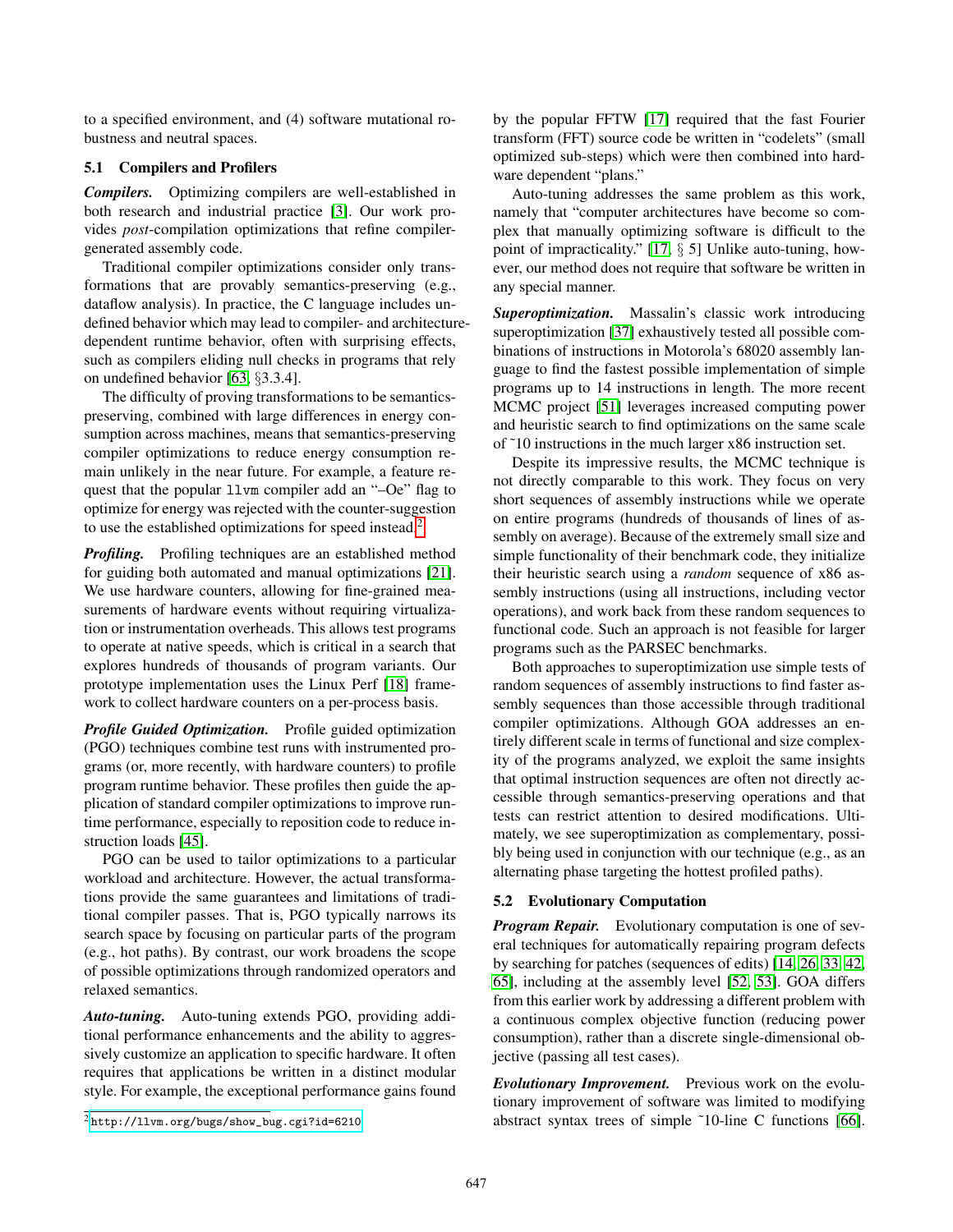While optimizations were found that are not possible using standard compiler transformations, the small program size and simplified build environment suggest that results may not generalize to legacy software.

*Exploring Tradeoffs.* EC techniques have recently been used to explore tradeoffs between execution time and visual fidelity in graphics shader programs [\[59\]](#page-12-9). This work is similar in spirit to ours but lacks an implicit specification through test cases. Instead, all mutants are valid and a Pareto-optimal frontier of non-dominated options with respect to execution time and visual fidelity is produced.

#### 5.3 Relaxed Program Semantics

As mentioned earlier (Section [1\)](#page-0-0), there is increasing interest in the tradeoff between exact semantics-preserving transformations and improving non-functional properties of programs. "Loop perforation" removes loop iterations to reduce program resource requirements while maintaining an acceptable Quality of Service (QoS) [\[39,](#page-12-7) [40\]](#page-12-8). Other systems change program behavior by switching function implementations [\[5\]](#page-11-9) at runtime in response to QoS monitoring [\[23\]](#page-11-25). A formal system has even been developed to prove "acceptability properties" of some applications of the "relaxed" program transformations [\[11\]](#page-11-4).

We view our work as partially customizing software to particular runtime goals and environments provided by a software engineer. While we do change explicitly programmed behavior (e.g., removing loop iterations, dropping calculations, etc.), we do not rely on QoS, but always give the *exact* right answer on tested inputs.

### 5.4 Mutational Robustness and Neutral Spaces

Recent work [\[54\]](#page-12-12) showed that software functionality is surprisingly robust to random mutations similar to those used in this work, with over 30% of mutations producing *neutral* program variants that still pass an original test suite. These results were obtained over a wide variety of software (including both large open source projects and extensively tested benchmarks from the software testing community [\[24\]](#page-11-26)). Many of these neutral mutations introduced nontrivial algorithmic changes to the program, yielding new implementations of the program's implicit specification.

These results help explain how random mutations can modify programs without "breaking" them, and it provides a rationale for why GOA succeeds in building "smart" optimizations from "dumb" program transformations.

# <span id="page-9-0"></span>6. Discussion

The experimental results support the claim that GOA can significantly reduce energy consumption on PARSEC benchmark programs in a way that generalizes to multiple architectures and to held-out workloads and tests. We next discuss the relationship between our work and traditional biological notions of trait selection (optimization), and we outline promising directions for future work.

#### 6.1 Mathematical models of evolution

GOA's evolutionary computation algorithm is inspired by widely accepted theories of biological evolution, a field with a mature literature of mathematical results. Insights from the *Breeders Equation* guided our design of the linear power model fitness function, and analyses of Darwinian selection suggested larger population sizes and higher recombination rates than those used in similar applications to software engineering [\[33,](#page-11-13) [59\]](#page-12-9).

Predating Darwin's Origin of Species [\[13\]](#page-11-27), breeders used the *Breeder's Equation* to measure the effectiveness with which they could select for particular traits. The modern formulation of this classic model helped us analyze heritability and dependencies between traits. In our work, fitness is directly measurable in kilowatt hours, and hardware counters measure *phenotypic traits*. Analysis using biological theory pointed directly to the choice of a simple energy model based on hardware counters (Section [4.3\)](#page-5-0). We used the fitness function to create a selection gradient analogous to  $\beta$ in Equation [3](#page-9-1) and derived in the same way. This equation decomposes the effect of natural selection into measurable phenotypic traits by regressing phenotypic traits  $\beta$  against fitness [\[12,](#page-11-28) Chpt. 4].

The *Multivariate Breeder's Equation* is shown in Equa-tion [3,](#page-9-1) where  $\Delta \hat{Z}$  is a vector representing the change in phenotypic means,  $G$  is a matrix of the additive variancecovariance between traits and  $\beta$  is a vector representing the strength of selection. This equation quantifies the notion of heritability and the likely side effects of optimizing a given phenotypic trait in terms of other uncontrolled traits. The mathematical foundation provided by the Breeders Equation will provide a starting point for designing fitness functions for other GOA applications, for example, as outlined in Section [6.3.](#page-10-4)

<span id="page-9-1"></span>
$$
\Delta \hat{Z} = G\beta \tag{3}
$$

#### 6.2 Fault Localization

Previous applications of EC to software engineering have relied on fault localization techniques as a way to limit the space of possible code modifications to the execution paths of the given test suite [\[33,](#page-11-13) [34\]](#page-11-23). In this paper we did not impose that restriction, and we discovered that minimized optimizations often did not modify the instructions executed by the test cases. We speculate that these optimizations may operate through changes to program offset and alignment, or by modifying non-executable data portions of program memory.

# 6.3 Future Work

*Other Architectures.* To date, we have applied GOA only to x86 assembly code. Our program representations and mu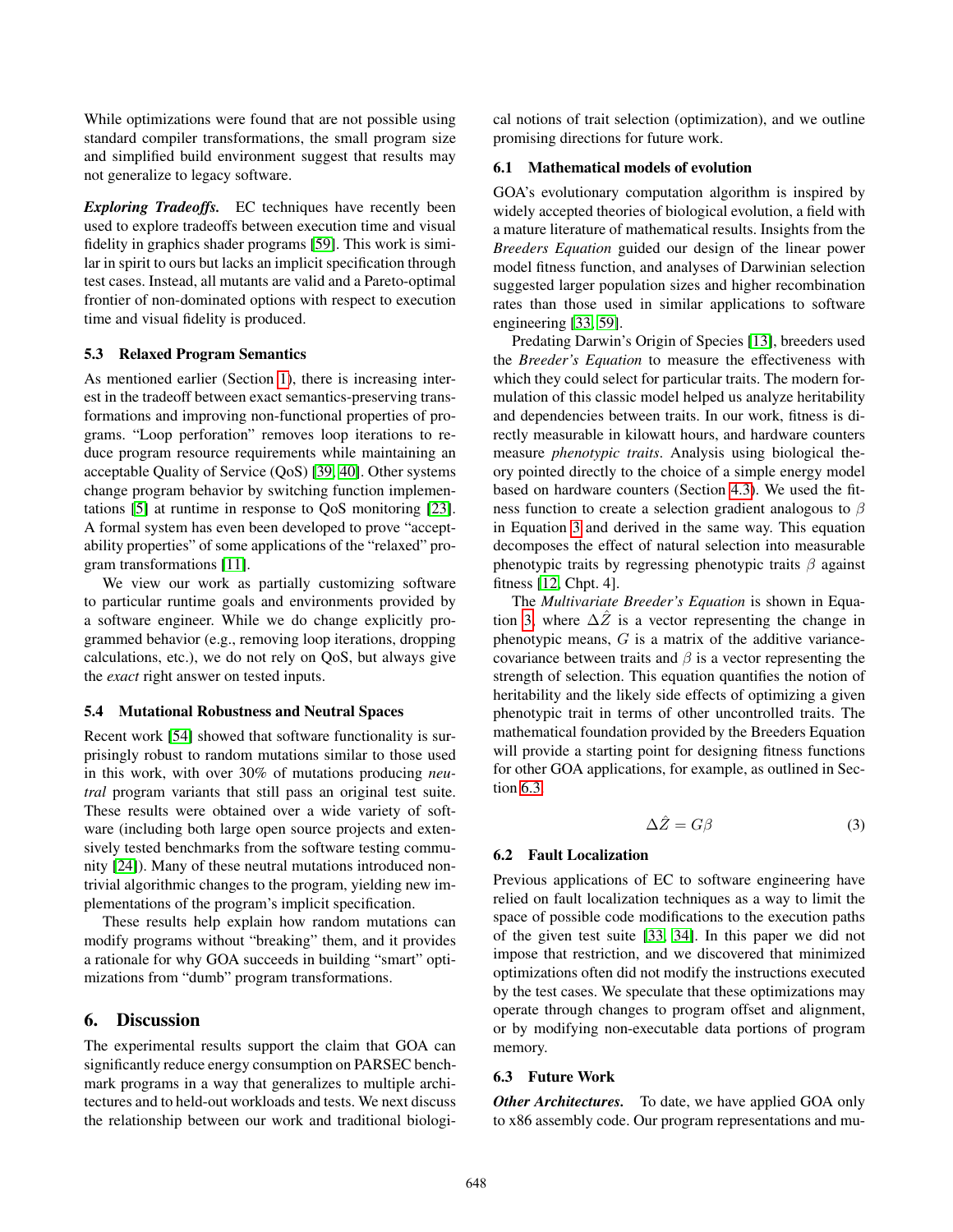tation operations are quite general, and we believe that GOA would apply equally well to other instruction sets, such as ARM [\[52\]](#page-12-17) or Java bytecode [\[44\]](#page-12-31). We note, however, that the high density of x86 instructions in random data [\[7\]](#page-11-16) may have played a role in our results (Section [2\)](#page-1-0),

*Co-evolutionary Model Improvement.* GOA could be extended to iteratively refine the models that predict measurable values from hardware performance counters (such as the energy model used in this work). At a high level, the approach would be as follows:

- 1. Build an initial model from hardware counters and empirical measurements across multiple benchmark programs.
- 2. Evolve benchmark variants that maximize the difference between the model and reality.
- 3. Re-train the model using the evolved versions of benchmark programs.

Assuming that the measurable quantity predicted by the model (e.g., energy) can be changed only a limited amount, the evolutionary process would likely find and exploit errors in the initial model. Adding individuals to the training data that exploit these errors would improve subsequent versions of the model. Over multiple iterations, this *competitive coevolution* [\[4\]](#page-11-29) between the model and the candidate optimizations could improve both the model and the final optimizations.

<span id="page-10-4"></span>*Mathematical Analysis.* Our energy reduction optimizations of vips on both systems produce optimized versions that (despite running for fewer cycles) generate significantly more page faults than the original. It would be desirable to predict unintuitive results of optimization such as these, i.e. program features that are not included in the fitness function or energy model.

The concept of *Indirect selection* [\[12,](#page-11-28) Chpt. 6] suggests an approach for predicting some side effects of the search. Indirect selection is defined as the impact of selection on properties (traits) that are not themselves targets of selection but are strongly correlated with the selected traits. Variancecovariance matrices  $(G \text{ in Equation 3})$  could be used to predict the effects of optimization on program characteristics that are not included directly in the fitness function but likely affected by the optimization process. This would require constructing and analyzing the program's variancecovariance matrix of traits of neutral mutations before the optimization run.

*Compiler Flags.* Finding effective combinations and orderings of compiler passes is an open research question, and it is known that no single sequence of compiler passes is optimal for all programs [\[30\]](#page-11-30) or even for all methods in a single program [\[31\]](#page-11-31). GOA could be extended to include multiple populations, each generated using unique combinations of compiler optimizations. By allowing each population to search independently for optimizations and occasionally exchanging high-fitness individuals among the populations, it may be possible to mitigate this problem.

# <span id="page-10-1"></span>7. Conclusion

We present an automated post-compilation technique for optimizing non-functional properties of software, such as energy consumption. Our Genetic Optimization Algorithm (GOA) combines insights from profile-guided optimization, superoptimization, evolutionary computation and mutational robustness. GOA is a steady-state evolutionary algorithm, which maintains a population of candidate optimizations (assembly programs), using randomized operators to generate variations, and selecting those that improve an objective function (the power model) while retaining all required functionality expressed in a test suite.

We describe experiments that optimize the PARSEC benchmarks to reduce energy consumption, evaluated via physical wall-socket power measurements. The use case is an embedded deployment or datacenter where the program will be run multiple times. Our technique successfully reduces energy consumption by 20% on average. Our results show that GOA is effective on multiple architectures, is able to find hardware-specific optimizations and to correct inefficient program semantics, that the optimizations found generalize across held-out workloads, and that in most cases the optimizations retain correctness on held-out test cases.

To summarize, GOA is: *powerful*, significantly reducing energy consumption beyond the best available compiler optimizations and capable of customizing software to a target execution environment; *simple*, leveraging widely available tools such as compilers and profilers and requiring no code annotation or technical expertise; and *general*, using general program transformations from the EC community, able to target multiple measurable objective functions, and applicable to any program that compiles to x86 assembly code.

# 8. Acknowledgments

The authors gratefully acknowledge the support of the National Science Foundation (SHF-0905236, CCF-1116289, CCF-0954024), Air Force Office of Scientific Research (FA9550-07-1-0532,FA9550-10-1-0277), DARPA (P-1070- 113237), and the Santa Fe Institute.

# References

- <span id="page-10-2"></span>[1] Harold Abelson, Don Allen, Daniel Coore, Chris Hanson, George Homsy, Thomas F Knight Jr, Radhika Nagpal, Erik Rauch, Gerald Jay Sussman, and Ron Weiss. Amorphous computing. *Communications of the ACM*, 43(5):74–82, 2000.
- <span id="page-10-0"></span>[2] David H. Ackley and Daniel C. Cannon. Pursue robust indefinite scalability. *Proc. HotOS XIII, USA*, 2011.
- <span id="page-10-3"></span>[3] Alfred Aho, Ravi Sethi, and Jeffrey Ullman. *Compilers: Principles, Techniques and Tools*. Addison Wesley, 1986.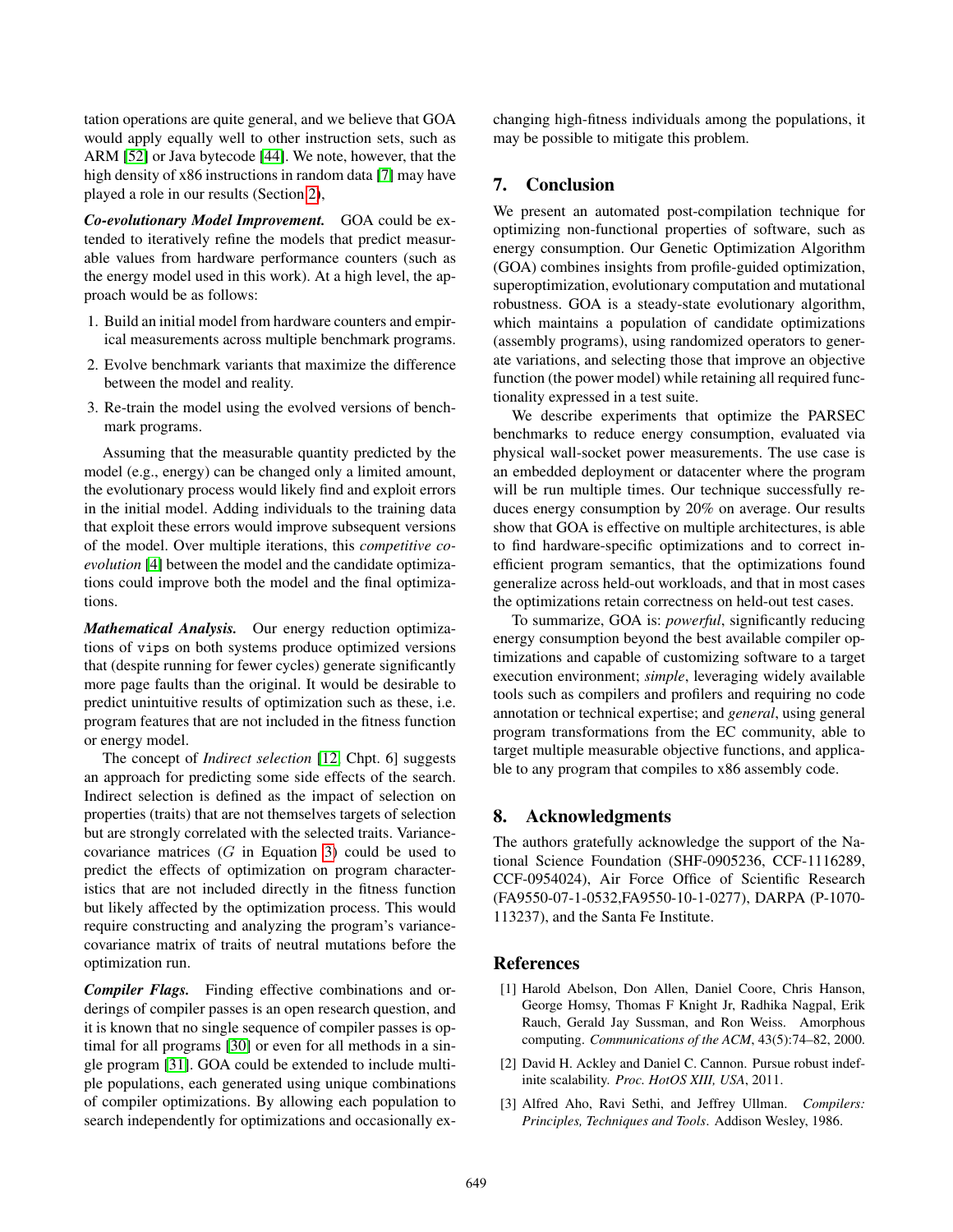- <span id="page-11-29"></span>[4] Peter J Angeline and Jordan B Pollack. Competitive environments evolve better solutions for complex tasks. In *ICGA*, pages 264–270, 1993.
- <span id="page-11-9"></span>[5] J. Ansel, C. Chan, Y.L. Wong, M. Olszewski, Q. Zhao, A. Edelman, and S. Amarasinghe. *PetaBricks: a language and compiler for algorithmic choice*, volume 44. ACM, 2009.
- <span id="page-11-10"></span>[6] Woongki Baek and Trishul M Chilimbi. Green: a framework for supporting energy-conscious programming using controlled approximation. In *ACM Sigplan Notices*, volume 45, pages 198–209. ACM, 2010.
- <span id="page-11-16"></span>[7] E.G. Barrantes, D.H. Ackley, S. Forrest, and D. Stefanović. Randomized instruction set emulation. *ACM Transactions on Information and System Security (TISSEC)*, 8(1):3–40, 2005.
- <span id="page-11-8"></span>[8] J. Beal and Gerald Jay Sussman. Engineered robustness by controlled hallucination. In *AAAI 2008 Fall Symposium "Naturally-Inspired Artificial Intelligence"*, November 2008.
- <span id="page-11-15"></span>[9] C. Bienia, S. Kumar, J.P. Singh, and K. Li. The parsec benchmark suite: Characterization and architectural implications. In *Proceedings of the 17th international conference on Parallel architectures and compilation techniques*, pages 72–81. ACM, 2008.
- <span id="page-11-0"></span>[10] D. Brooks, V. Tiwari, and M. Martonosi. Wattch: a framework for architectural-level power analysis and optimizations. In *Computer Architecture, 2000. Proceedings of the 27th International Symposium on*, pages 83–94, 2000.
- <span id="page-11-4"></span>[11] Michael Carbin, Deokhwan Kim, Sasa Misailovic, and Martin C Rinard. Proving acceptability properties of relaxed nondeterministic approximate programs. In *Programming Language Design and Implementation*, pages 169–180, 2012.
- <span id="page-11-28"></span>[12] Jeffrey K Conner and Daniel L Hartl. *A primer of ecological genetics.* Sinauer Associates Incorporated, 2004.
- <span id="page-11-27"></span>[13] Charles Darwin. *On the origin of species*, volume 484. John Murray, London, 1859.
- <span id="page-11-11"></span>[14] Vidroha Debroy and W. Eric Wong. Using mutation to automatically suggest fixes for faulty programs. In *International Conference on Software Testing, Verification, and Validation*, pages 65–74, 2010.
- <span id="page-11-5"></span>[15] Hadi Esmaeilzadeh, Adrian Sampson, Luis Ceze, and Doug Burger. Neural acceleration for general-purpose approximate programs. In *International Symposium on Microarchitecture*, pages 449–460, 2012. DOI=10.1109/MICRO.2012.48.
- <span id="page-11-18"></span>[16] Gordon Fraser and Andreas Zeller. Mutation-driven generation of unit tests and oracles. *Transactions on Software Engineering*, 38(2):278–292, 2012.
- <span id="page-11-20"></span>[17] M. Frigo and S.G. Johnson. FFTW: An adaptive software architecture for the FFT. In *Acoustics, Speech and Signal Processing*, volume 3, pages 1381–1384, 1998.
- <span id="page-11-19"></span>[18] Thomas Gleixner. Performance counters for Linux, 2008. <http://lwn.net/Articles/310176/>.
- <span id="page-11-2"></span>[19] Martin Glinz. On non-functional requirements. In *Requirements Engineering Conference, 2007. RE'07. 15th IEEE International*, pages 21–26. IEEE, 2007.
- <span id="page-11-21"></span>[20] Patrice Godefroid, Nils Klarlund, and Koushik Sen. Dart: directed automated random testing. In *Programming Language Design and Implementation*, pages 213–223, 2005.
- <span id="page-11-24"></span>[21] Susan L. Graham, Peter B. Kessler, and Marshall K. McKusick. gprof: a call graph execution profiler (with retrospective). In *Programming Languages Design and Implementation*, pages 49–57, 1982.
- <span id="page-11-6"></span>[22] Mark Harman, William B. Langdon, Yue Jia, David R. White, and Andrea Arcuriand John A. Clark. The gismoe challenge: constructing the pareto program surface using genetic programming to find better programs (keynote paper). In *Automated Software Engineering*, pages 1–14, 2012.
- <span id="page-11-25"></span>[23] H. Hoffmann, J. Eastep, M.D. Santambrogio, J.E. Miller, and A. Agarwal. Application heartbeats for software performance and health. In *ACM SIGPLAN Notices*, volume 45, pages 347– 348. ACM, 2010.
- <span id="page-11-26"></span>[24] Monica Hutchins, Herb Foster, Tarak Goradia, and Thomas Ostrand. Experiments of the effectiveness of dataflow-and control flow-based test adequacy criteria. In *International Conference on Software Engineering*, pages 191–200, 1994.
- <span id="page-11-17"></span>[25] Advanced Micro Devices Incorporated. Software optimization guide for amd64 processors. Technical report, Advanced Micro Devices Incorporated, September 2005. [http:](http://support.amd.com/TechDocs/25112.PDF) [//support.amd.com/TechDocs/25112.PDF](http://support.amd.com/TechDocs/25112.PDF).
- <span id="page-11-12"></span>[26] Dongsun Kim, Jaechang Nam, Jaewoo Song, and Sunghun Kim. Automatic patch generation learned from human-written patches. In *International Conference on Sofware Engineering*, 2013.
- <span id="page-11-7"></span>[27] Christoph M. Kirsch and Hannes Payer. Incorrect systems: it's not the problem, it's the solution. In *Design Automation Conference*, pages 913–917, 2012. DOI=10.1145/2228360.2228523.
- <span id="page-11-1"></span>[28] Jonathan Koomey. Growth in data center electricity use 2005 to 2010. *Oakland, CA: Analytics Press. August*, 1:2010, 2011.
- <span id="page-11-14"></span>[29] John R. Koza, Forrest H. Bennett III, David Andrew, and Martin A. Keane. *Genetic Programming III: Darwinian Invention and Problem Solving*. Morgan Kaufmann, 1999.
- <span id="page-11-30"></span>[30] Prasad Kulkarni, Wankang Zhao, Hwashin Moon, Kyunghwan Cho, David Whalley, Jack Davidson, Mark Bailey, Yunheung Paek, and Kyle Gallivan. Finding effective optimization phase sequences. In *ACM SIGPLAN Notices*, volume 38, pages 12–23. ACM, 2003.
- <span id="page-11-31"></span>[31] Prasad A Kulkarni, David B Whalley, Gary S Tyson, and Jack W Davidson. Exhaustive optimization phase order space exploration. In *Code Generation and Optimization 2006. International Symposium on*, pages 13–pp. IEEE, 2006.
- <span id="page-11-22"></span>[32] K. Lakhotia, M. Harman, and P. McMinn. A multi-objective approach to search-based test data generation. In *Genetic and Evolutionary Computation Conference*, 2007.
- <span id="page-11-13"></span>[33] Claire Le Goues, Michael Dewey-Vogt, Stephanie Forrest, and Westley Weimer. A systematic study of automated program repair: Fixing 55 out of 105 bugs for \$8 each. In *International Conference on Software Engineering*, 2012.
- <span id="page-11-23"></span>[34] Claire Le Goues, ThanhVu Nguyen, Stephanie Forrest, and Westley Weimer. GenProg: A generic method for automated software repair. *Transactions on Software Engineering*, 38(1):54–72, 2012.
- <span id="page-11-3"></span>[35] M.T.-C. Lee, V. Tiwari, S. Malik, and M. Fujita. Power analysis and minimization techniques for embedded dsp software.